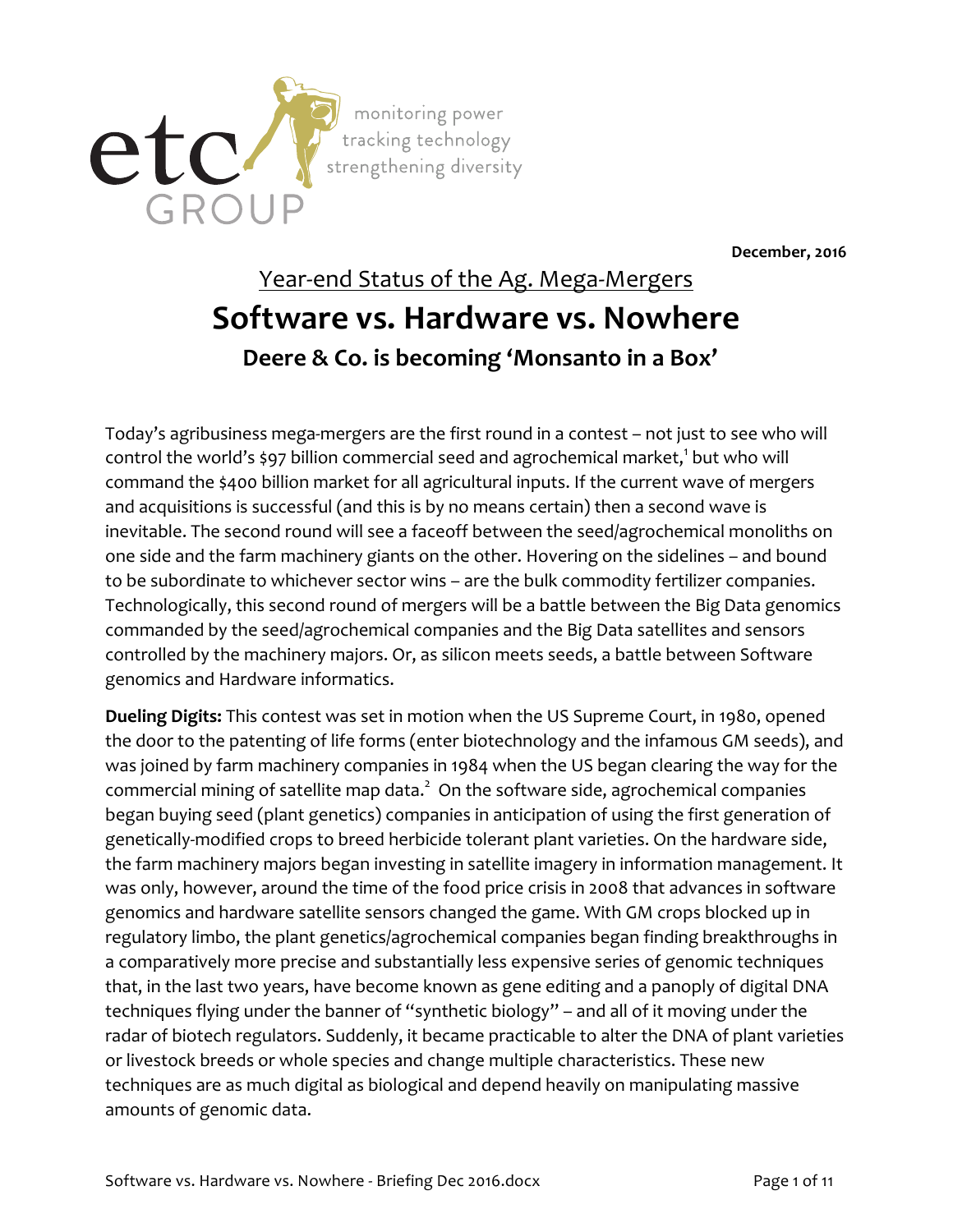At the same time, the US and other governments dropped the other shoe on satellite information by allowing companies to access satellite maps at a resolution of one meter, with the probability that the resolution could soon be as precise as centimetres.<sup>3</sup> Since at least 2001, the world's largest farm machinery company, John Deere *(*a.k.a. *"Big Green")* has had GPS embedded in its tractors, but in 2013 Deere doubled down on its investments and began snapping up start-up sensor companies and leaning over the fence to shape joint ventures with all six software genomics majors embroiled in the mergers.

With the seed/agrochemical companies deep into the Big Data of genomics (now, better described as "GenChems,") and the farm machinery majors mining information from their satellites and ground level sensors, (a.k.a. "DataMachs,") the opportunities for convergence between the two groups is clear.

**GenChem:** the big data enthusiasms of the farm machinery companies are problematic for the six genetics and agrochemical giants, Bayer, Monsanto, Syngenta, BASF, DuPont and Dow – each of whom's ag sales are half or less than Deere & Co's 2014 sales of \$26.4 billion. Monsanto, No.1 in seeds, had sales of \$12.2 billion and No.1 in agrochemicals, Syngenta – \$11.4 billion. The farm machinery market, overall, is significantly larger than either plant genetics or agrochemicals. Combined, however, GenChem (at \$97 billion) is close to the sales of farm machinery (\$114 billion), and a merged Bayer-Monsanto combination could go toe to toe with Big Green.

The business of mergers is, well, byzantine, but GenChem's seeds and agrochemicals have shared a technological focus on genomics for three decades or more and have no desire to succumb to the machinery behemoths.

If the mergers go through – again, this is uncertain – and the regulator-imposed divestitures are settled (some vegetables and pesticides are bound to be taken off the table), the top three GenChem giants will have about two-thirds of their market while the similarly-sized top three leading farm machinery companies will have a little less than half of theirs.

**DataMachs:** Who will win? You have to bet on the machinery companies. This may seem counterintuitive – flying in the face of the perceived wisdom of Silicon Valley – that the smart guys thrive by dominating the knowledge intangibles like A, C, G, and T and ones and zeros, staying away from bricks and mortar, while only the losers put their money into fixed assets. But Google is shifting from its open-source Android strategy to selling its own phone and home systems. Amazon is ditching FedEx and the Postal Service and not only buying its own trucks and drones but also opening grocery stores. Uber is buying cars and buying into deals with car manufacturers along with Alphabet and Apple. Farm machinery companies like John Deere, CNH and AGCO have been into Big Data for years combining their hardware with Silicon Valley's software.

What is shifting gears in Silicon Valley is more apparent on the farm. The companies that sell seeds or agrochemicals or fertilizers may have the data that tells them to whom and where they are selling, but Deere has sensors in the nozzles that deliver the plant genetics, agrochemicals and fertilizers centimetre by centimetre while the same machine is hooked up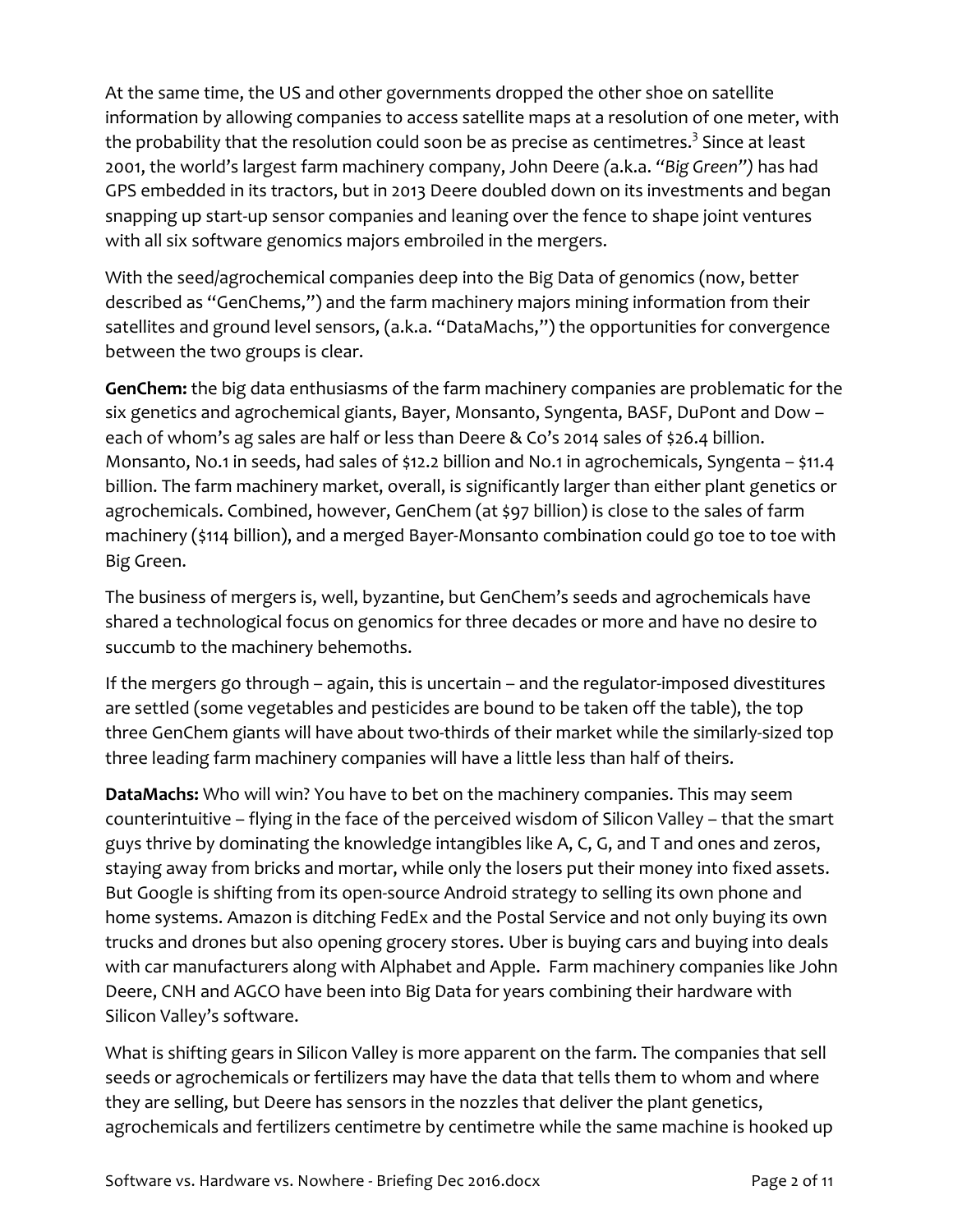to GPS satellites and drones. That's the same machinery that's in the field throughout the growing season and at harvest time able to report, again centimetre by centimetre, on the yield and soil conditions. Deere owns the box that GenChem and fertilizer companies have to put their products in. Deere has 15 years of proprietary Big Data on weather, and decades more open-source climate data that it can link to its ground sensors that report on every detail of the farming process. Companies like Bayer and Monsanto are coming to understand that the A, C, G and T of DNA can be monitored and manipulated by the 1's and 0's of digital information, and are even more alarmed that the DataMachs also have the box they need to

## **The State of the World's Mega-Mergers**

The late September Bayer-Monsanto announcement cast a pall over all of the mergers as governments and even the business press saw oligopoly threats to food security and agricultural innovation. When Brazil blocked Monsanto's sale of Precision Planting LLC to Deere in mid-November (as did US regulators in August) nervous shareholders began worrying that regulators in a few countries in Africa, Asia and Latin America could destroy shareholder value and make approvals in Washington and Brussels irrelevant., Here's where things stand now…

**Bayer-Monsanto** *(\$66 billion, Bayer No.7 Gen & No.2 Chem; Monsanto No.1 Gen & No. 5 Chem)* Betting is 60% chance that acquisition will go through major jurisdictions late in 2017; 20% chance it will drag on into first half of 2018. Possible divestitures include glyphosate business and cotton seeds. Fate of Precision Planting subsidiary remains uncertain. With profits around \$8 billion, Monsanto is the key merger target.

**Dow-DuPont** *(\$130 billion, Dow No.5 Gen & No.4 Chem; DuPont No.2 Gen & No. 5 Chem)* Analysts give approval in major markets at 60% sometime in 2017 – possibly not until the second half. DuPont-Pioneer has axed one third of its workforce already with more cuts expected. Together, the two companies ag divisions would have annual profits of no more than \$3 billion – less than half of Monsanto's. Rumour is that Dow will eliminate its entire plant breeding division. Regulators are concerned this means major decline in agricultural R&D and innovation.

**ChemChina-Syngenta** *(\$43 billion, ChemChina No.7 Chem; Syngenta No.3 Gen & No. 1 Chem)* Approval in major jurisdictions given 90% chance first half of 2017. By itself, Syngenta has profits of about \$3.4 billion. Concerns are that SinoChem may purchase Chem China after Syngenta deal. ADAMA may be reduced or spun off to protect GM seeds and fungicides in China and Latin America. Deal would be jeopardized if either Argentina or Brazil regulators blocked national markets.

**BASF - ?** *(No.3 Chem)* BASF assumed waiting to see outcome of other mergers before either scooping up divested seed and chemical businesses or possibly striking deal with Deere or another farm machinery major.

deliver their products.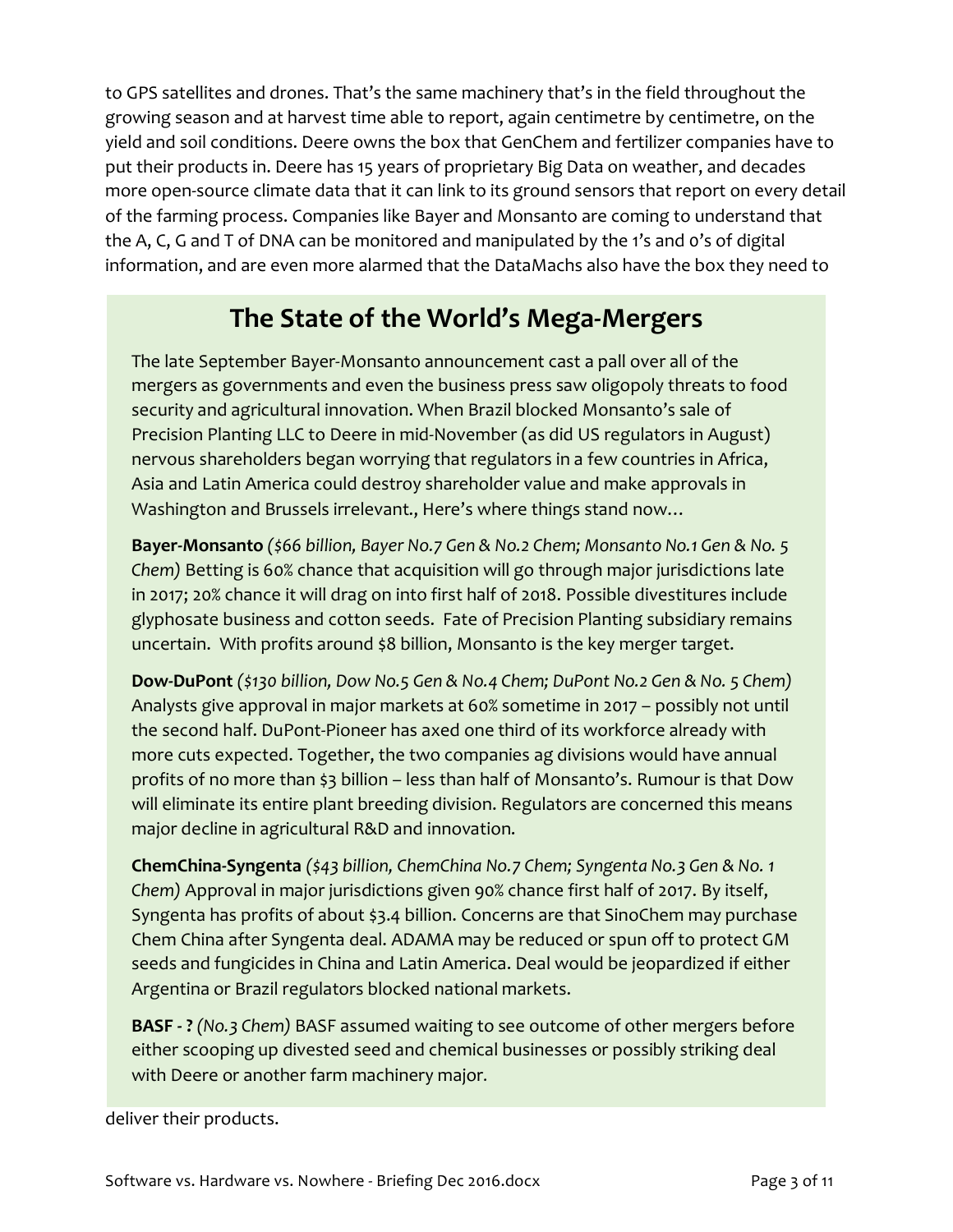**The Joy of** *Not Being* **Monsanto:** The DataMachs aren't just bigger (and becoming more so) they have the advantage of not being the GenChems. While Monsanto is Public Enemy No.1, all of the GenChems have poisoned their water with GMOs and pesticides and it is already clear that their push into GM 2.0 with gene editing and synthetic biology are seen as a desperate attempt to get around regulators with a still more dangerous technology. On the other hand, DataMachs are championing non-bio, non-toxic precision machinery that may alarm farmers but not consumers. And the precision market is booming: demand for agricultural drones, robots, sensors, cameras, etc. is expected to grow from \$2.3 billion in 2014 to \$18.45 billion in 2022<sup>4</sup> – and to keep on going. As importantly, the precision potential is highest in Europe and North America (where the seed/pesticide business is stagnating) but also has great hopes for the big farms and plantations in the global South. Comparatively lowprofile companies like Deere may get away with touting the bells and whistles on their tractors while pumping new genomic seeds and pesticides in their boxes.

**Hardware, Software, Nowhere**: Outside and looking in on the merger battle is the largest input sector (\$183 billion in sales) – the fertilizer industry. Unlike the R&D-intense GenChem ("software") giants and Big Data-driven farm machinery ("hardware") companies, fertilizers are a bulk commodity and while the companies may talk about enhanced soil nutrients and even GM microbes, it all comes down to N, P, K (nitrogen, potassium and phosphate). The top three companies have only 21% of their market and, if its merger with Agrium goes through, the largest fertilizer company, Potash Corporation, will still have just over half the sales of the merged Bayer-Monsanto combination. They know little about genomics and not much more about big data informatics. It is not clear whether the fertilizer sector could become a takeover target or, because of its bulk commodity character and geographic dependence (especially for phosphate and potash mines), it is doomed to servitude under Big Data.

**Cloud Seeding?** Anti-competition regulators examining the monsoon of seed and agrochemical mergers may consider it too fantastic that today's combinations could trigger a round of takeovers between the GenChems and the DataMachs. Just because there are synergies between some inputs and farm machinery doesn't mean that two different links in the food chain are going to be soldered together anymore than bread bakers must merge with butter makers, for example. True enough, but the same was said during the last round of agricultural input mergers that began in the 1970s. Then, agrochemical companies bought seed companies under the noses of regulators who couldn't believe that the mergers could create a GenChem oligopoly. Regulators didn't understand that the market power and the profits would go to the companies that could develop and sell herbicide-tolerant plant varieties using biotechnology. Today, GenChems and DataMachs converge, technologically, in the clouds. Led by Monsanto, the old seed and agrochemical crowd has been working hard to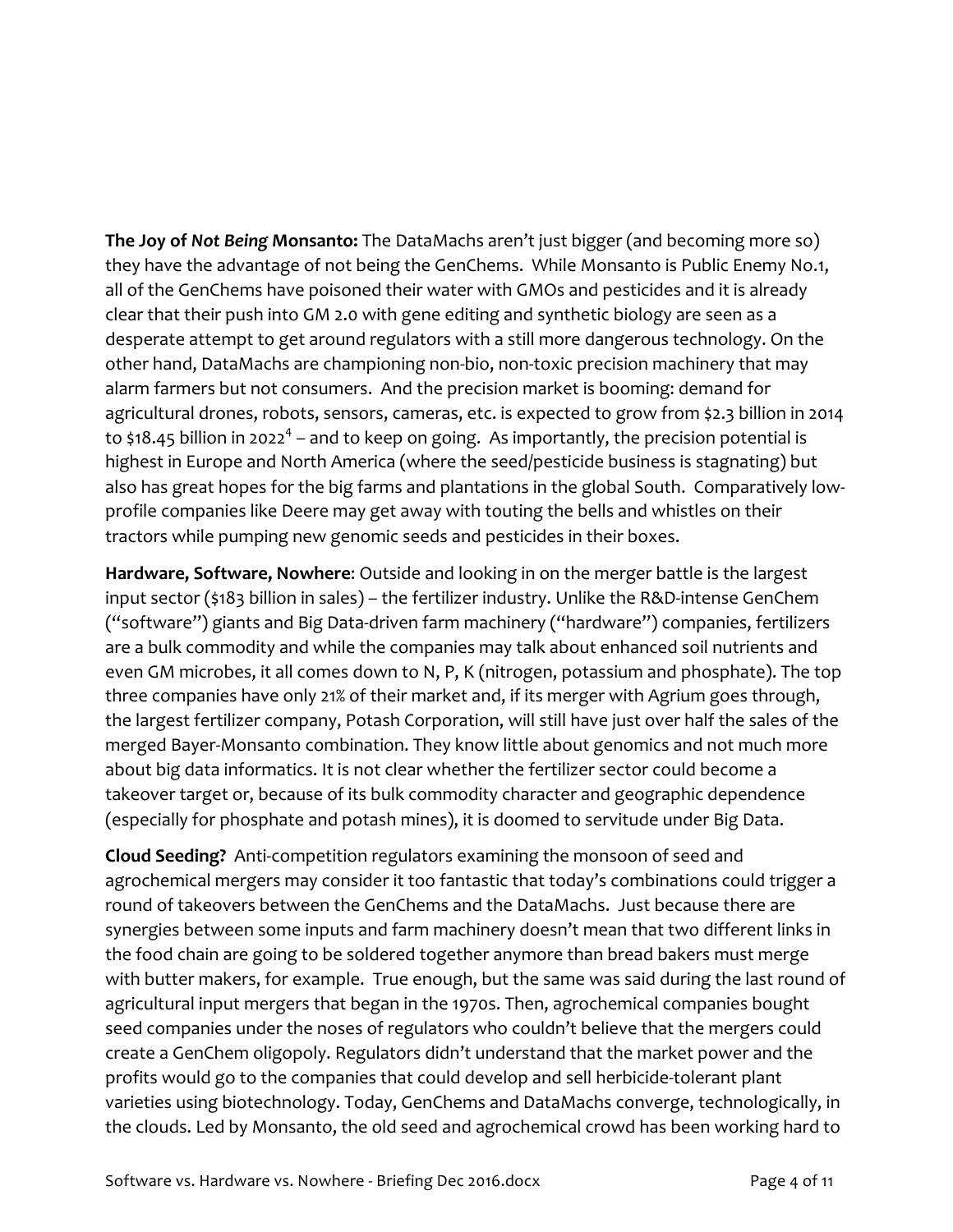catch up and use GPS mapping to advise farmers on plant variety and agrochemical choices. Monsanto, for example, claims to have 10 meter square maps and historic data on all of the 30 million agricultural fields in the United States<sup>5</sup> and is ready to sell the information to farmers who buy their products. But, the farm machinery companies got into the clouds first and John Deere began building links to the genomics and agrochemical companies in 2013. Deere has deals with each of Monsanto, Dow, DuPont, Bayer, BASF and Syngenta. The technologies overlap; the markets overlap; the companies are already connecting; and the company that can hide all the Big Data together behind one cloud will be the most profitable. If the first mergers go through, the second round is just a matter of time.

**At Stake:** Almost half a trillion dollars in annual input sales – oligopoly over the production links in the food chain.

**Making an Offer Farmers can't Refuse?** A third round of mergers or takeovers is still possible. Who will dominate is less clear. At the end of the day, the company that knows the most about the planting inputs, the harvest outcomes as well as the historic and real-time market conditions is the company most likely to benefit from farm insurance – an industry earning \$30 billion globally in premiums – its value quadrupling since 2005. $^6$  The farm insurance company is able to dictate the conditions under which the insurance is made available – what crops and varieties; what growing regimes; what monitoring capacities, etc. whether you think this is utopia or dystopia, it is real. John Deere and BASF (interestingly, BASF is the only one of the six GenChem majors not involved in merger talks …as yet) have a joint insurance venture already making this offer to farmers.

The insurance industry could see agriculture as an important industry at a time of technological disruption. Climate change makes most kinds of insurance in many parts of the world problematic – potentially profitable but definitely hazardous. Yet, one area of insurance is becoming so safe as to risk extinction. Automobile insurers are already assuming that driverless cars will mean a steep decline in insurance claims – to the point where auto manufacturers pre-negotiate dispute settlements. If so, maybe its time for the insurers to leave the Chevy at the levy and saddle up Big Green's finest?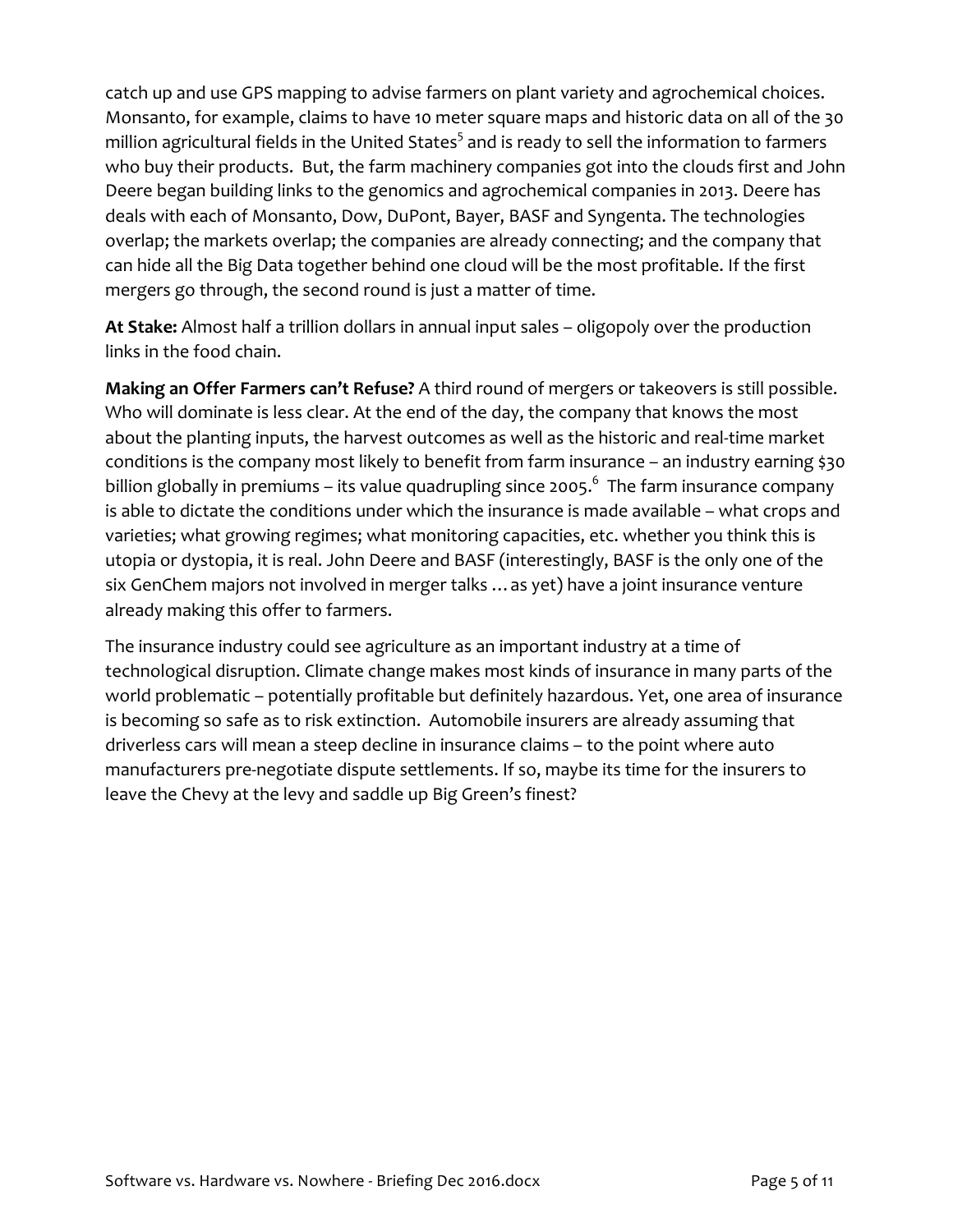## **The next merger battle will be between…**

*Software vs. Hardware vs. Nowhere*

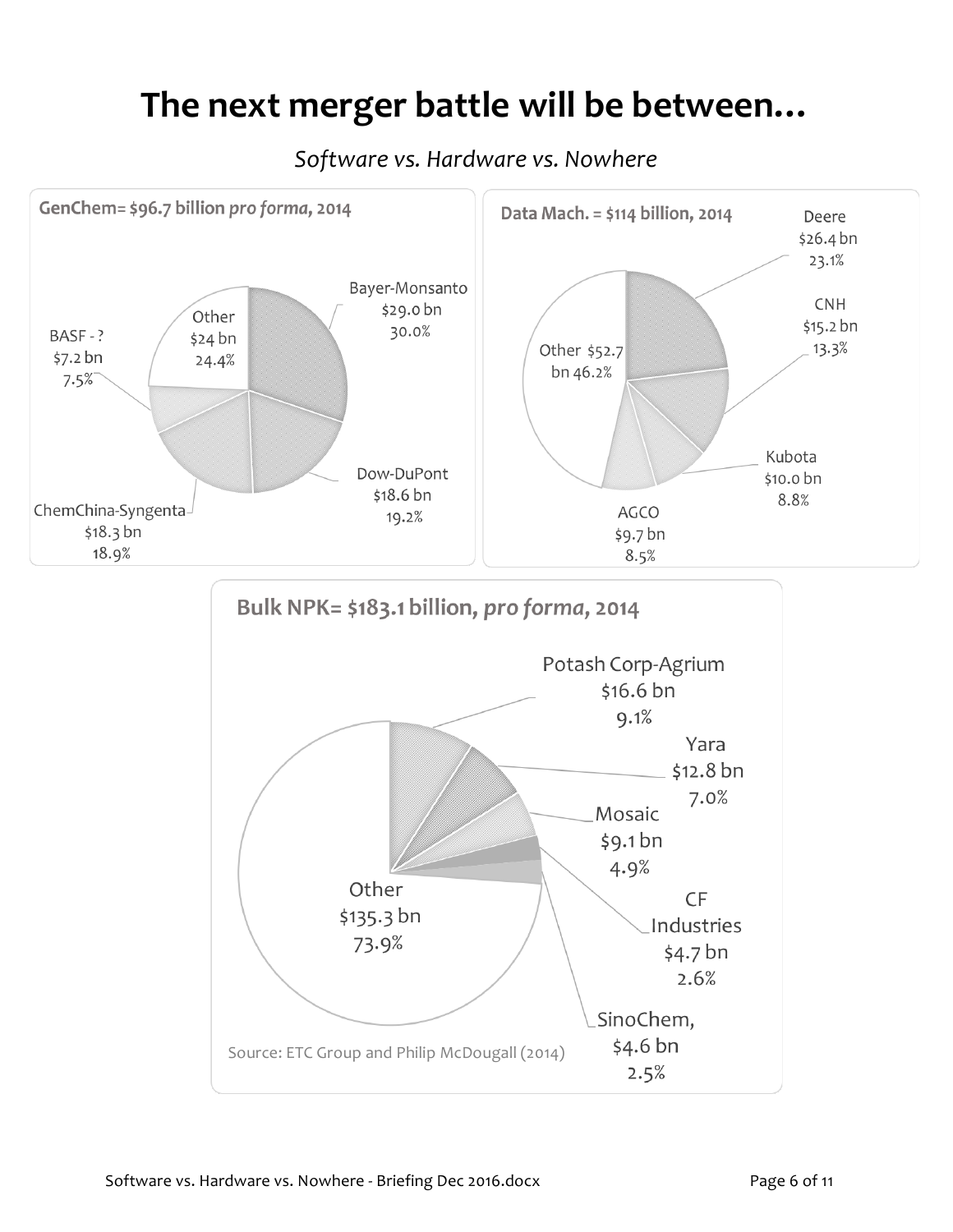| <b>Recent Hardware/Software Developments1</b> |                                                                                                                                                                                                        |  |
|-----------------------------------------------|--------------------------------------------------------------------------------------------------------------------------------------------------------------------------------------------------------|--|
| 2001                                          | Deere builds GPS link to its farm machinery;                                                                                                                                                           |  |
| 2007                                          | Deere and Syngenta create a "fully integrated" Force CS insecticide delivery<br>system;                                                                                                                |  |
| 2009                                          | US Commerce Dept. authorizes commercial sale of 1-meter resolution radar<br>imagery; $^7$                                                                                                              |  |
| 2012                                          | Monsanto acquires Precision Planting Inc. for \$250 million; <sup>8</sup>                                                                                                                              |  |
| 2013                                          | Deere and DuPont-Pioneer launch a collaboration linking Pioneer Field 360, a<br>suite of precision agronomy software with John Deere Wireless Data Transfer,<br>JD Link and MyJohn Deere; <sup>9</sup> |  |
|                                               | Deere announces collaboration with Dow AgroSciences to "help farmers link<br>data with expertise for advanced product precision"; <sup>10</sup>                                                        |  |
|                                               | Deere and BASF partner to develop sustainable yield enhancement solutions; <sup>11</sup>                                                                                                               |  |
|                                               | Monsanto acquires The Climate Corporation, a software company for \$930<br>million; <sup>12</sup>                                                                                                      |  |
| 2014                                          | Bayer CropScience joins Deere in developing digital tools to move from<br>"precision to decision"; $^{13}$                                                                                             |  |
|                                               | CNH Industrial and Monsanto's Climate Corp. announce a licensing agreement<br>for Precision Planting Technology. <sup>14</sup>                                                                         |  |
|                                               | DuPont and AGCO announce Global wireless data transfer collaboration; <sup>15</sup>                                                                                                                    |  |
| 2015                                          | AGCO announces a deal with Monsanto's Precision Planting to outfit its<br>planters;                                                                                                                    |  |
|                                               | BASF reveals "Farm Management Information Systems" partnership with<br>$AGCO;^{16}$                                                                                                                    |  |
|                                               | BASF launches the Compass Grower Advanced, a "all-in-one" farm data<br>management system powered by Microsoft that communicates directly with<br>Deere and CNH equipment; <sup>17</sup>                |  |
|                                               | Bayer and AGCO join forces to "drive the Future Farm in Zambia"; <sup>18</sup>                                                                                                                         |  |
|                                               | Deere Insurance Company and BASF collaborate to offer "Risk Advantage"<br>Insurance; <sup>19</sup>                                                                                                     |  |

 $^{\rm 1}$  This chronology and the accompanying graphic ("Cloud Seeding") are a work in progresso. ETC Group continues to discover new linkages.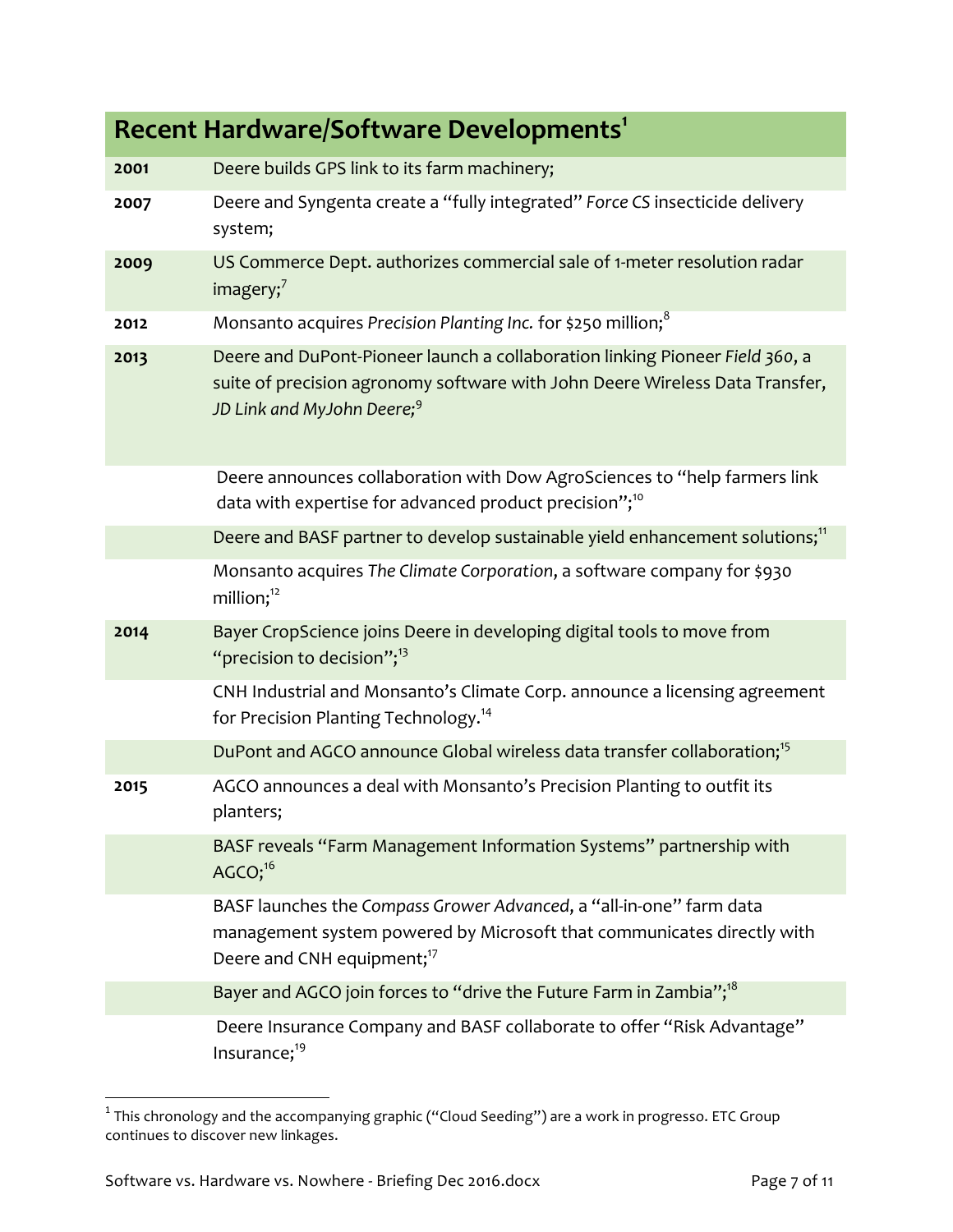|      | Deere agrees to buy Monsanto's Precision Planting LLC; <sup>20</sup>                                                                                                                                              |
|------|-------------------------------------------------------------------------------------------------------------------------------------------------------------------------------------------------------------------|
|      | Deere reaches an agreement with Monsanto's Climate Corporation, allowing its<br>equipment to connect with the company's Climate FieldView platform<br>wirelessly; <sup>21</sup>                                   |
|      | Deere in a joint venture called SageInsights with DN2K, a developer of software<br>systems that "remotely monitor, display and control important assets"; <sup>22</sup>                                           |
|      | Deere acquires Monosem, a European precision-planter manufacturer; <sup>23</sup>                                                                                                                                  |
|      | Sentera and Agribotix (both drone and software companies) tie up with Deere<br>Operations Center; <sup>24</sup>                                                                                                   |
|      | Agribotix and AGCO sign deal to use the start-up's software in the AGCO<br>agricultural drone; <sup>25</sup>                                                                                                      |
|      | Raven Industries, an agricultural drone maker and CNH Industrial reach supply<br>deal. <sup>26</sup>                                                                                                              |
| 2016 | CNH launches its ACV-Autonomous Concept Vehicle, a cab-free tractor<br>controlled through sensors and followed through computer or tablet<br>wirelessly; <sup>27</sup>                                            |
|      | Deere buys majority stake in Hagie Manufacturing, maker of high-clearance<br>sprayer equipment. Deere will integrate its precision technology into Hagie<br>sprayers; <sup>28</sup>                               |
|      | DuPont makes investment in Precision Hawk, a drone manufacturer<br>specializing in agriculture. <sup>29</sup>                                                                                                     |
|      | Raven Industries becomes sole distributor of Ag Eagle's agricultural drones.<br>Raven has partnerships with both Deere and AGCO; <sup>30</sup>                                                                    |
|      | SOLO AGCO Edition drone is equipped with GoPro cameras and can scout<br>about 240 acres in 20 minutes to provide high-resolution aerial field maps; <sup>31</sup>                                                 |
|      | US Department of Justice files an antitrust lawsuit to prevent the merger of<br>Precision Planting LLC and Deere in August <sup>32</sup> followed by a similar action by<br>Brazilian authorities in November. 33 |
|      | AGCO Corp. announces partnerships with Aglytix and Farmobile, two agriculture<br>software companies. <sup>34</sup>                                                                                                |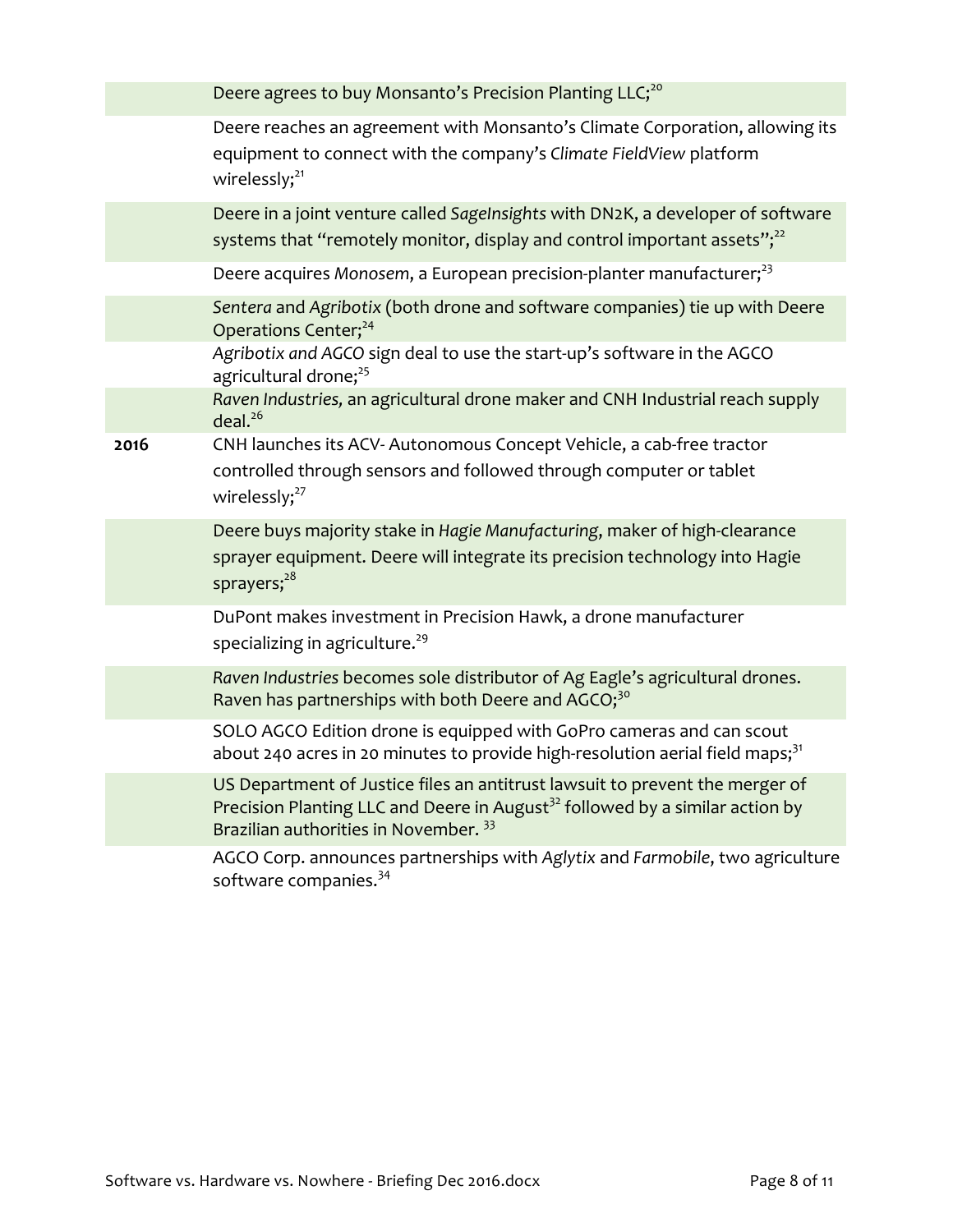

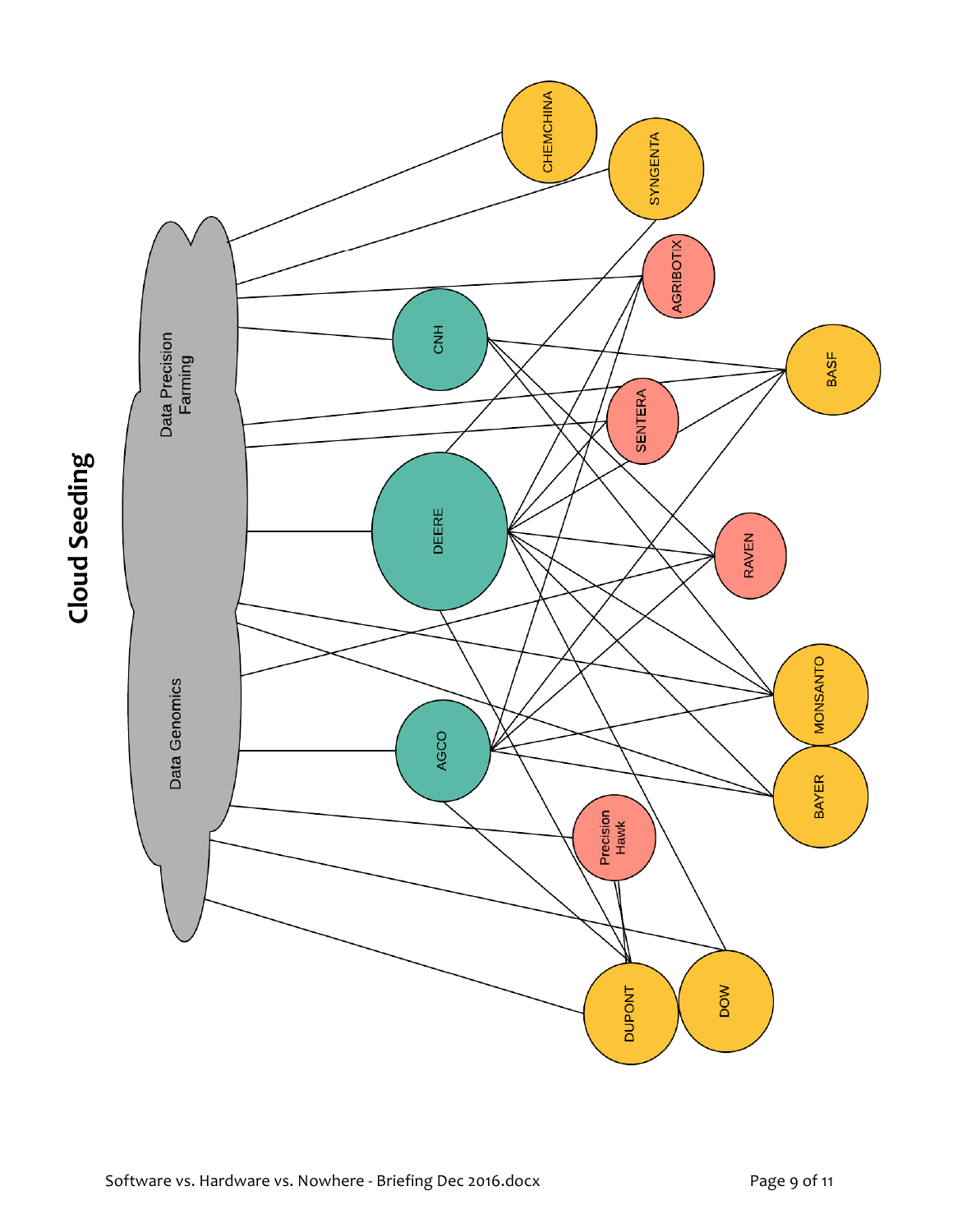## **REFERENCES**

<u> 1989 - Johann Barn, mars ann an t-Amhain an t-Amhain an t-Amhain an t-Amhain an t-Amhain an t-Amhain an t-Amh</u>

2011 https://gis.idaho.gov/pdf/Framework/Imagery/IAT\_DoC\_Alternative\_Futures\_Commercial\_Satellite\_Imagery.pdf  $3$  In October 2009, Northrop Grumman Aerospace Systems obtained the first license to collect 1-meter radar satellite imagery. See, Turner Brinton, "US Loosesn Restriction on Commercial Radar Satellites!", October 8, 2009, *SpaceNews.*  http://spacenews.com/us-loosens-restrictions-commercial-radar-satellites/

<sup>4</sup> Markets & Markets, " Smart Agriculture Market by Hardware and Network Platform (GPS/GNSS Devices, Sensor Monitoring Systems, and Gateway/Router), Service (Connectivity, System Integrator, Supply Chain Management), Software, Application and Geography - Global Forecast to 2022, January 2016. http://www.marketsandmarkets.com/Market-Reports/smartagriculture-market-239736790.html

<sup>5</sup> Tim McDonnell, "Monsanto is using big data to take over the world", November 19, 2014, *Mother Jones*. http://www.motherjones.com/environment/2014/11/monsanto-big-data-gmo-climate-change

<sup>6</sup> Lysa Porth and Ken Seng Tan, "Agriculture Insurance – More room to grow?", The Actuary Magazing, April/May 2015 – Volume 12, Issue 2. https://www.soa.org/Library/Newsletters/The-Actuary-Magazine/2015/april/act-2015-vol12-iss2-porthtan.pdf

<sup>7</sup> In October 2009, Northrop Grumman Aerospace Systems obtained the first license to collect 1-meter radar satellite imagery. See, Turner Brinton, "US Loosesn Restriction on Commercial Radar Satellites!", October 8, 2009, *SpaceNews*. http://spacenews.com/us-loosens-restrictions-commercial-radar-satellites/

<sup>8</sup> Ian Berry, " Monsanto to Buy Planting Technology Company", May 23,2012, *The Wall Street Journal*. http://www.wsj.com/articles/SB10001424052702304707604577422162132896528

 $9$  Deere & Co. and Dupont-Pioneer news release, "Dupont-Pioneer and John Deere offer next level of decision services to growers." 8 November 2013. http://investors.dupont.com/investor-relations/investor-news/investor-newsdetails/2013/DuPont-Pioneer-and-John-Deere-Offer-Next-Level-of-Decision-Services-to-Growers/default.aspx

<sup>10</sup> Deere & Co. news release, "Dow AgroSciences, John Deere Collaborate to Help Farmers Link Data with Expertise for Advanced Product Precision." 17 December 2013.

https://www.deere.com/en\_US/corporate/our\_company/news\_and\_media/press\_releases/2013/agriculture/2013dec17\_mjd\_d ow\_agro\_collaboration.page

<sup>11</sup> Deere & Co. News Release, "John Deere and BASF partner to develop sustainable yield enhancement solutions." 2013. https://www.deere.com/en\_INT/our\_company/news\_and\_media/press\_releases/2013/december/john\_deere\_and\_basf\_devel op\_together.page

<sup>12</sup> Monsanto News Release, "Monsanto to Acquire The Climate Corporation, Combination to Provide Farmers with Broad Suite of Tools Offering Greater On-Farm Insights", October 2, 2013. http://news.monsanto.com/pressrelease/corporate/monsanto-acquire-climate-corporation-combination-provide-farmers-broad-suite

<sup>13</sup> Bayer CropScience news release, "Bayer CropScience Joins John Deere in Developing Digital Tools to Move from Precision to Decision." 13 March2014. https://www.cropscience.bayer.us/news/press-releases/2014/03172014-0057-bayer-john-deeredigital-tools

<sup>14</sup> Anonymous, "CNH Industrial & the Climate Corporation, a Division of Monsanto Company, Announce a Licensing Agreement for Precision Planting Technology", *PRWeb*, May 08, 2014.

http://www.prweb.com/releases/CNHIndustrialClimateCorp/LicensingAgreement/prweb11835207.htm

<sup>15</sup> https://www.pioneer.com/home/site/about/news-media/news-releases/template.CONTENT/guid.67B7A699-83F6-DCFA-C83B-799345064078

<sup>16</sup> http://blog.agcocorp.com/2015/04/its-your-farm-and-your-data-agcos-data-management-approach/

<sup>17</sup> See BASF Canada website:

https://agro.basf.ca/compassgroweradvanced/pdf/Compass\_Grower\_Advanced\_Information\_Package.pdf

<sup>18</sup> https://www.bayer.co.za/en/bayer-and-agco-join-forces-to-drive-the-future-farm-in-zambia.php

<sup>19</sup> BASF, "John Deere announces new private crop insurance policy", BASF Press Release, January 8 2015.

http://agro.basf.us/news-and-events/press-releases/current/2015-john-deere-announces-new-private-crop-insurance-policy.pdf <sup>20</sup>Deere & Co. news release, "John Deere and The Climate Corporation Expand Options for Farmers," 3 November 2015:

https://www.deere.com/en\_US/corporate/our\_company/news\_and\_media/press\_releases/2015/corporate/2015nov03corporaterelease.page. The deal between Precision Planting and Deere is facing anti-trust challenges in the US. See David

McLaughlin, "Deere Deal fro Monsanto's Precision Planting Opposed by U.S.", Bloomberg, 31 August 2016: http://www.bloomberg.com/news/articles/2016-08-31/deere-deal-for-monsanto-s-precision-planting-opposed-by-u-s-isj365rw

<sup>21</sup> Deere & Co. news release, "John Deere and The Climate Corporation Expand Options for Farmers," 3 November 2015: https://www.deere.com/en\_US/corporate/our\_company/news\_and\_media/press\_releases/2015/corporate/2015nov03-

<sup>1</sup> ETC Group and Philips McDougall for IPES-Food, "Too Big to Feed: Concentration in the agri-food industry", October 7, 2016, International Panel of Experts on Sustainable Food Systems [unpublished]

<sup>2</sup> U.S. Congress, Land Remote Sensing Commercialization Act, Public Law 98-365, 17 July 1984. *See* Robert A. Weber and Kevin M. O'Connell, "Alternative Futures: United States Commercial Satellite Imagery in 2020" November